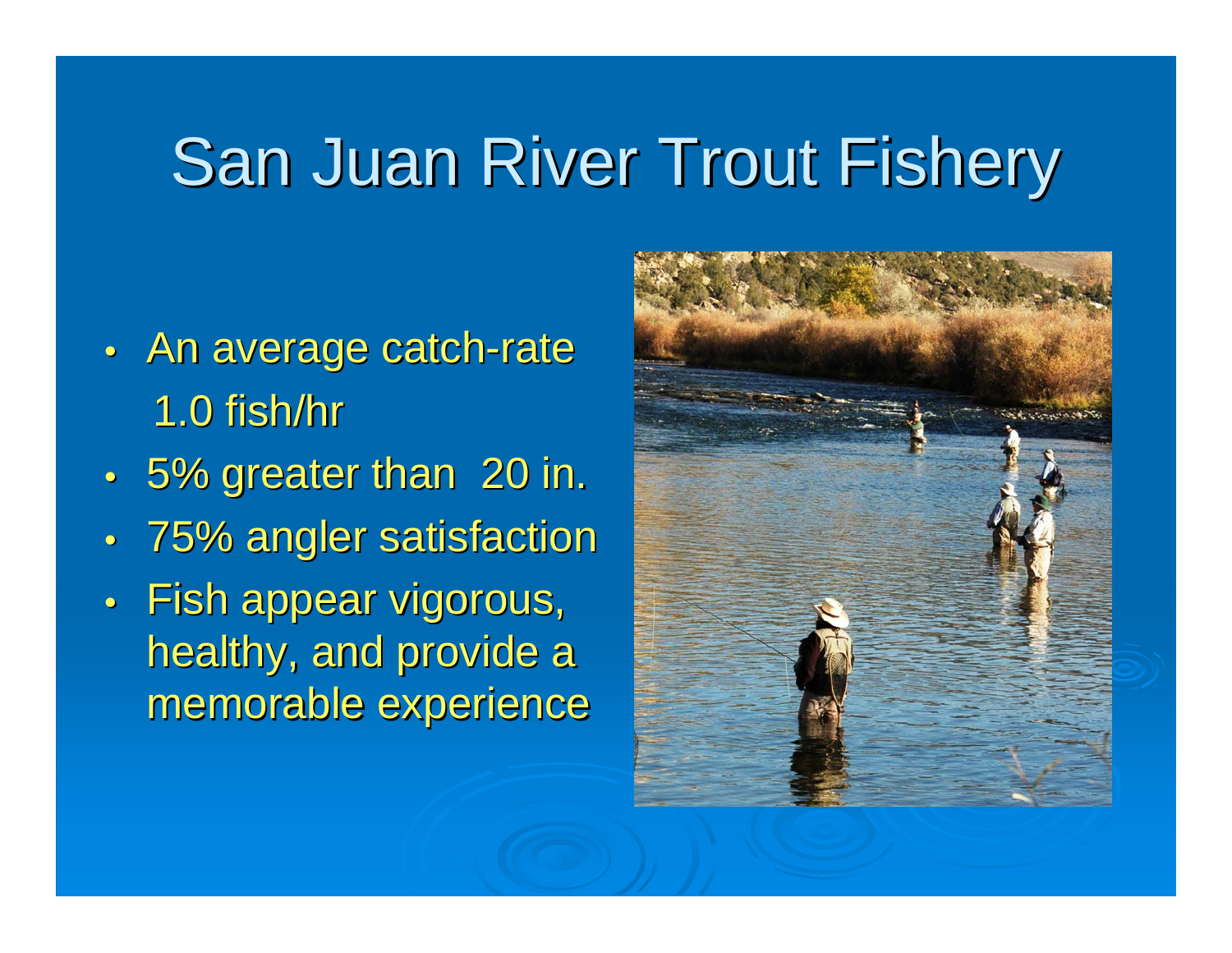#### THE DATA – Past and Present

- Catch rate 20 yr. average 1.07 fish/hr 1.07 fish/hr
- 2008 catch rate 1.09 fish/hr
- Percent  $> 20$ in 10 yr. average 6%.
- 2008 percent  $> 20$  in 6%
- K-Factors 10 yr average1.16
- K-Factors 2008 1.36
- 2004-2008 92% satisfied

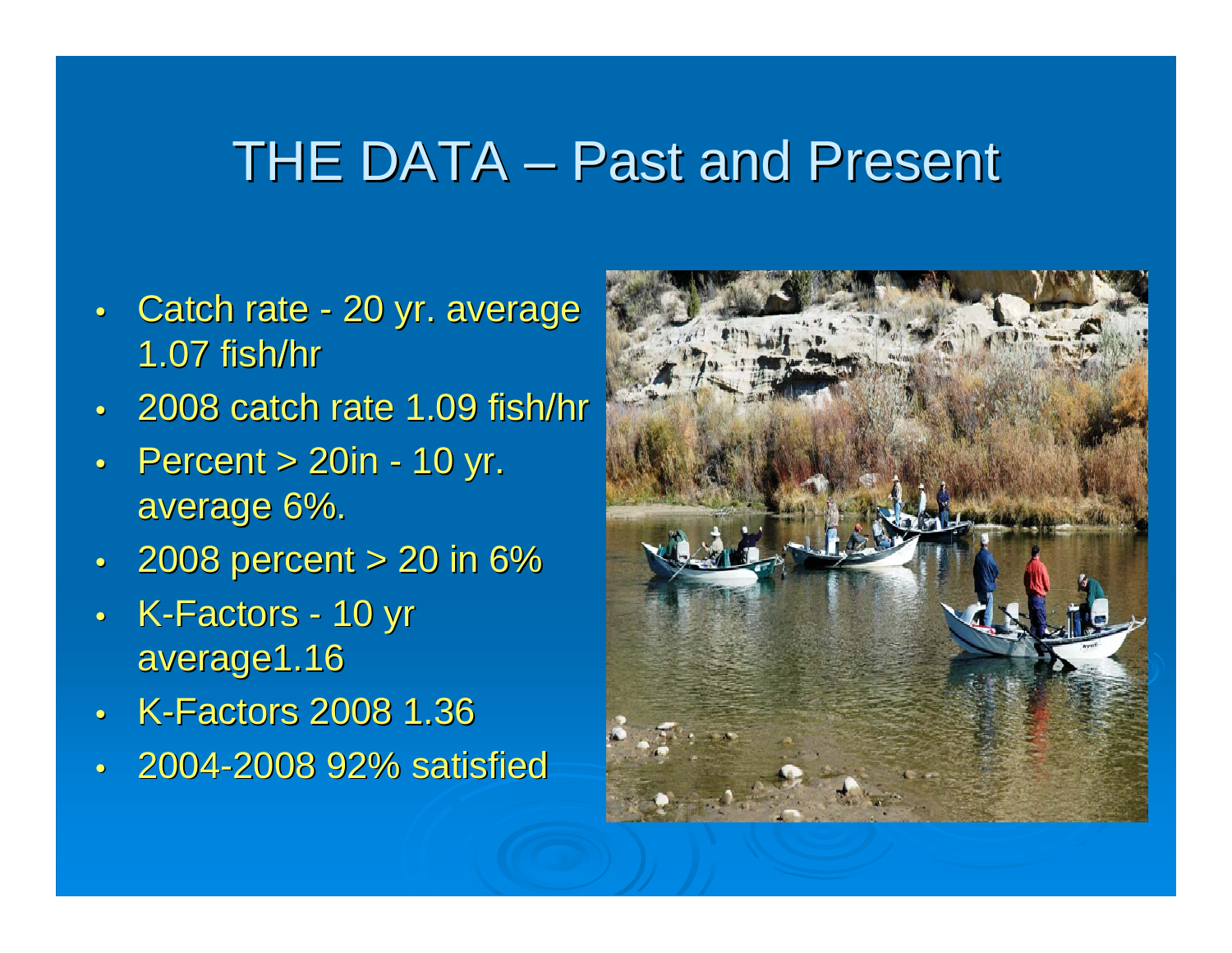## 2009 Angler Surveys 2009 Angler Surveys

- Jan. 2009 thru June 28, 2009 – – 301 interviews 301 interviews
- Fish Quality: 4.25
- Satisfaction: 4.35

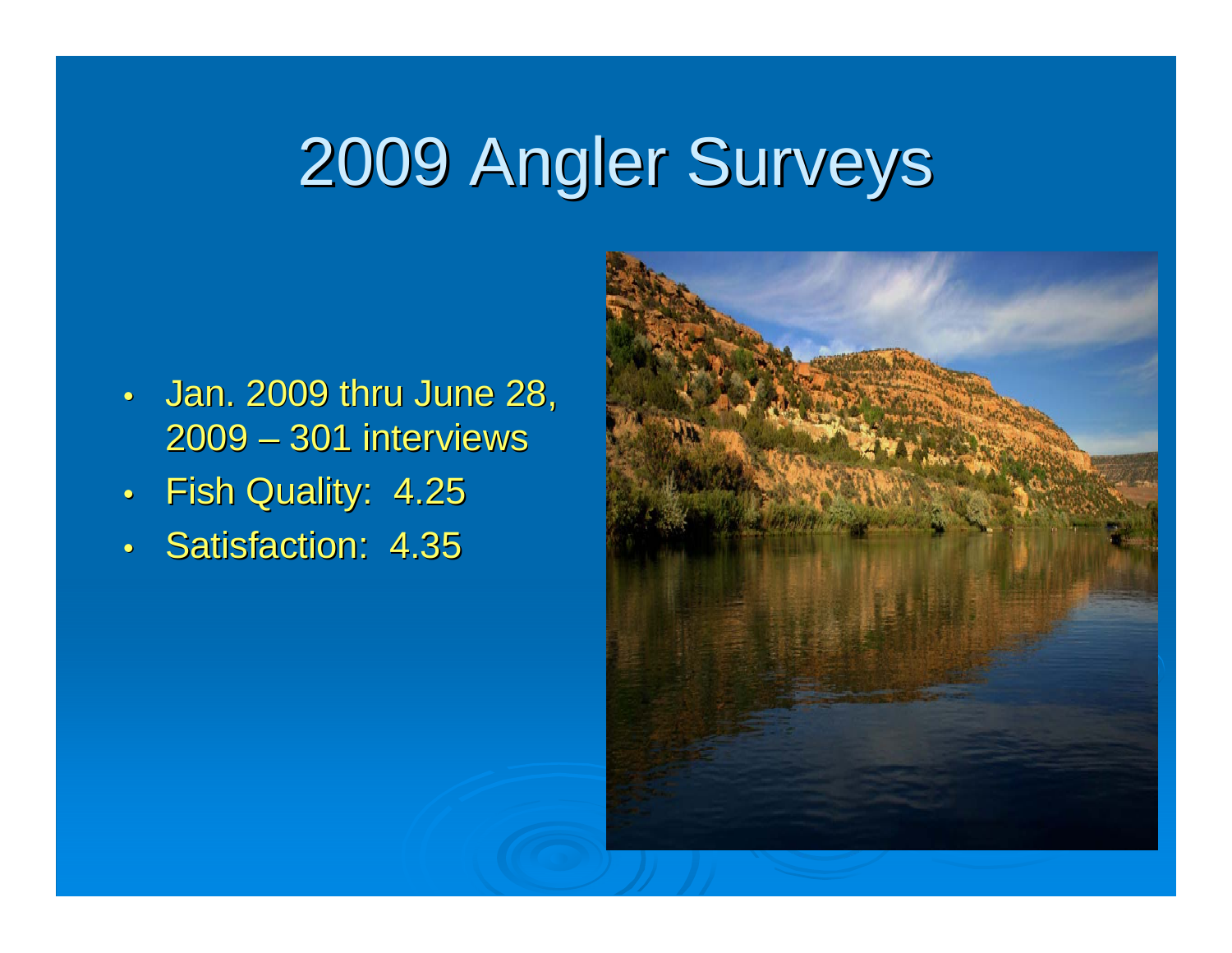## SHIFTING FISHERY

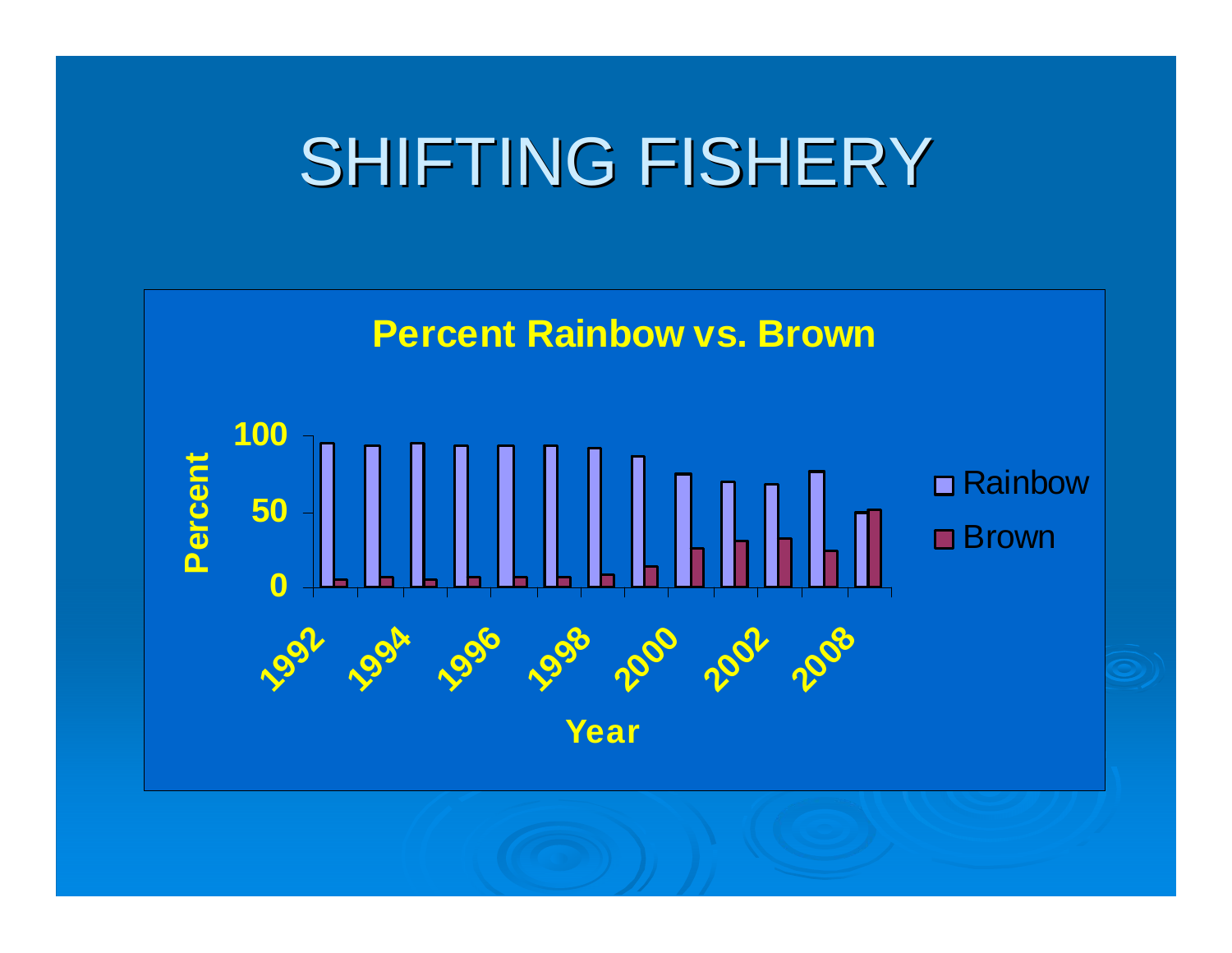#### Aquatic Invertebrates – Past and **Present**

- US BOR: SJR Winter Flow Test 1996-97
- NMHU: SJR Benthic Bioassessment 1994-1996
- $\bullet$  .  $\bullet$  NMDGF initiated a study  $\blacksquare$ in Spring 2009 - replicate earlier studies of density and diversity of aquatic insects. insects.

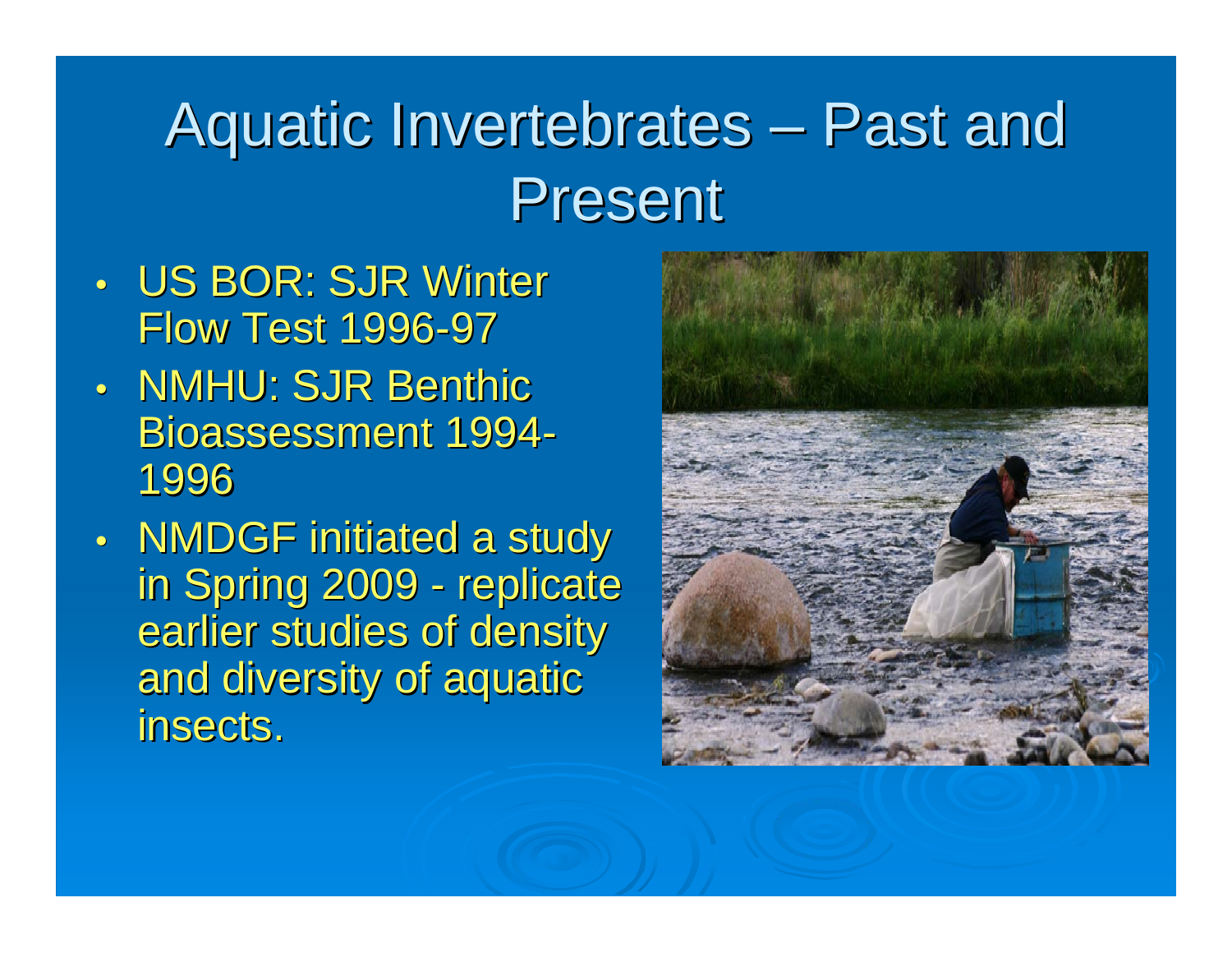## Working Group Meetings

- 23 June NM Wildlife Fed, San Juan Quality<br>Waters Coalition, **Concerned Citizens for** the San Juan, NM Trout,<br>TU, TU Truchas Chapter, **San Juan Fly Fishing<br>Federation, Citizens<br>Alliance for Responsible** Energy, and Outdoors<br>NM
- 29 June San Juan River Guides Association and Guides Association and **San Juan Foundation**